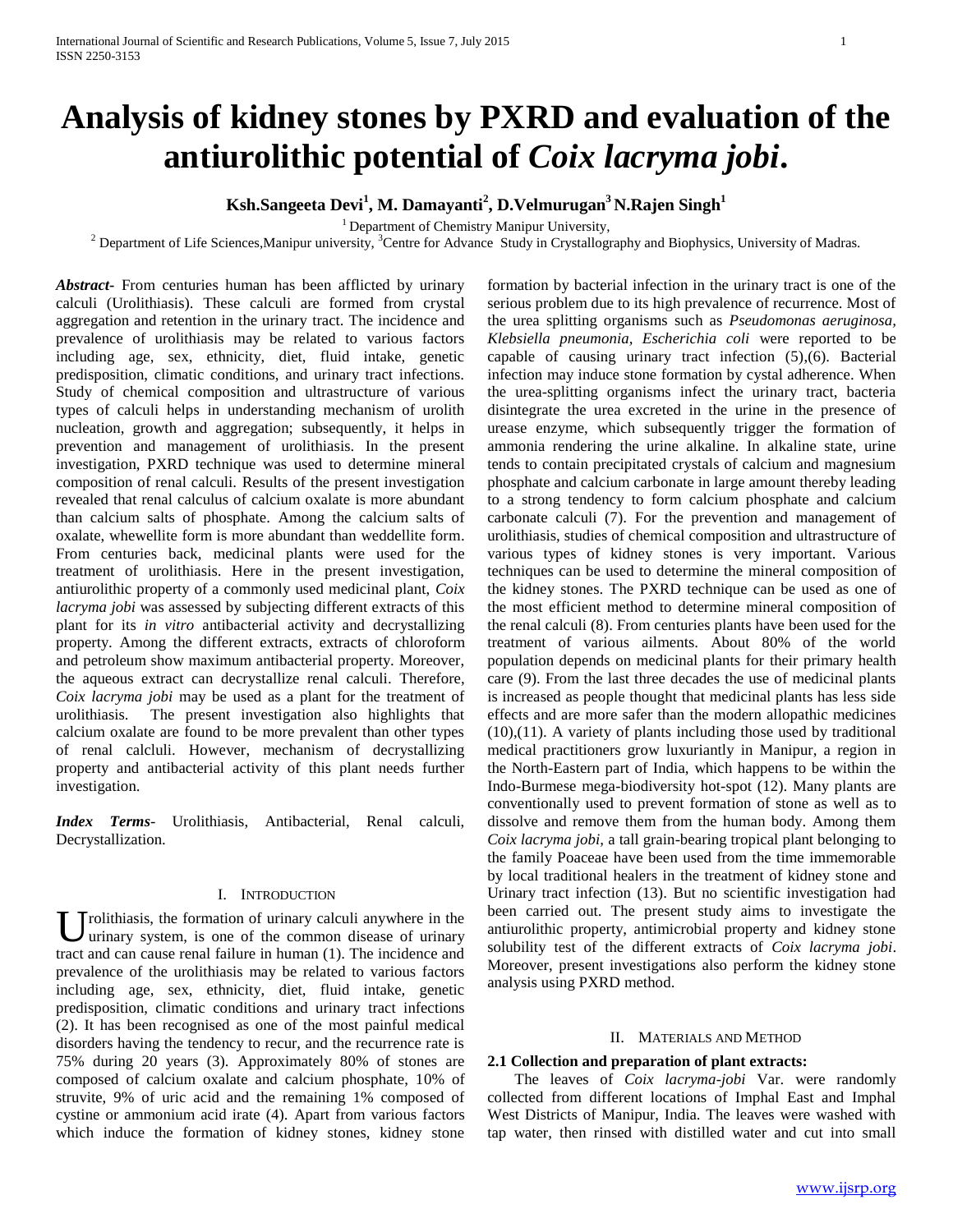pieces and then subjected to shade dry at 28°C. Then the leafpieces were crushed into fine powder with mortar and pestle. 150gm of the powder was subjected to extraction with different solvents (aqueous, methanol, chloroform, hexane, petroleum ether) having 2.5 L each for each solvent at 60-80°C by continous hot percolation using Soxhlet extractor. The extraction process was continued for 24 hour. The crude extract was separated using Rotar vapour evaporator. The semi solid fractions were redissolved in Dimethyl sulfoxide (DMSO) and were kept at 4°C until further use.

### **2.2 Analysis of Kidney stones by PXRD:**

 Renal calculi were collected from seven urolithic patients who have done litrostropic surgery at Department of Urology, Regional Institute of Medical Sciences, Manipur. The determination of the qualitative and quantitative analysis of chemical compounds present in the kidney stones was performed by PXRD at Indian Institute of Chemical Technology (IICT), Hyderabad.

#### **2.3** *In vitro* **antimicrobial activity assay:**

 Antibacterial activity was determined by standard filter-disc diffusion technique. The *in vitro* antimicrobial activity was performed against overnight grown cultures of three selected bacteria, namely *Escherichia coli*, *Klebsella pneumonia* and *Pseudomonas aeruginosa.* Gentamicin was used as positive control in this experiment. The bacterial cultures were maintained on slants consisting of nutrient agar medium. 48 hour cultures of *E. coli*, *K. pneumoniae* and *P. aeruginosa* were used in the *in vitro* antimicrobial activity assay. 0.05 mg of each extract was dissolved separately in 1ml sterile of dimethyl sulfoxide (DMSO). Nutrient agar medium was prepared and sterilized by pressure cooker. In an aseptic room, inside the laminar flow they poured unto sterile petridishes to a uniform depth of 3mm and then allowed to solidify at room temperature for overnight for checking of contamination. Next day after solidification the test organisms were inoculated with the help of L-shape spreader a bacterial culture of suspensions. Thus provides the uniform surface growth of bacterium and is use for antibacterial sensitivity studies. The wells (6mm in diameter)

were dug in the media with the help of a sterile metallic borer. The recommended test sample (0.05gm/1ml in DMSO) was introduced in the respective wells. The plates were incubated immediately at 37°C for 48 h. Microbial growth inhibition was determined by measuring the diameter of the zone of inhibition which was assessed at 48 h incubation.

#### **2.4 Solubility test of Kidney stones**:

 Solubility test of the renal calculi were performed by keeping the kidney stones to the aqueous extract of *Coix lacryma-jobi*. 0.05 gm of aqueous extract of plant was dissolved in 1ml of distilled water to make a solution. Three stones were taken and measured their weight (W1 =  $0.038g$ , W2 =  $0.050g$ , W3 = 0.050g) before putting to the aqueous extract of *Coix lacryma-jobi* Var. The stones were kept in separate sample tube after proper labelling. Then 1ml of the solution were added and kept at room temperature for one week. After one week, the supernatant were removed from the 3 test tube and then transferred to another three different test tube for further investigation. The stone have been taken out and wipe with the filter paper until it was dry and then measured their weight.

#### III. RESULTS

#### **3.1 Analysis of Kidney stones by PXRD:**

 X-ray diffraction analysis was used for identifying the crystalline components of renal calculi. Studies of chemical composition and ultrastructure of various types of renal calculi using X-ray diffraction analysis can help to understand the mechanism of urolith nucleation, growth and aggregation and subsequently help in the prevention and management of urolithiasis. In the present investigation, PXRD technique was used to determine mineral composition of the renal calculi. Results from the PXRD studies revealed that the calcium oxalate, represented by Whewellite and Weddellite mineral shown in figure 1, is the most dominant type of the renal calculi under investigation, in addition to other minerals such as calcium phosphate and Hydroxy apatite. The chemical formula and mineralogical name of the renal calculi are shown in the Table 1.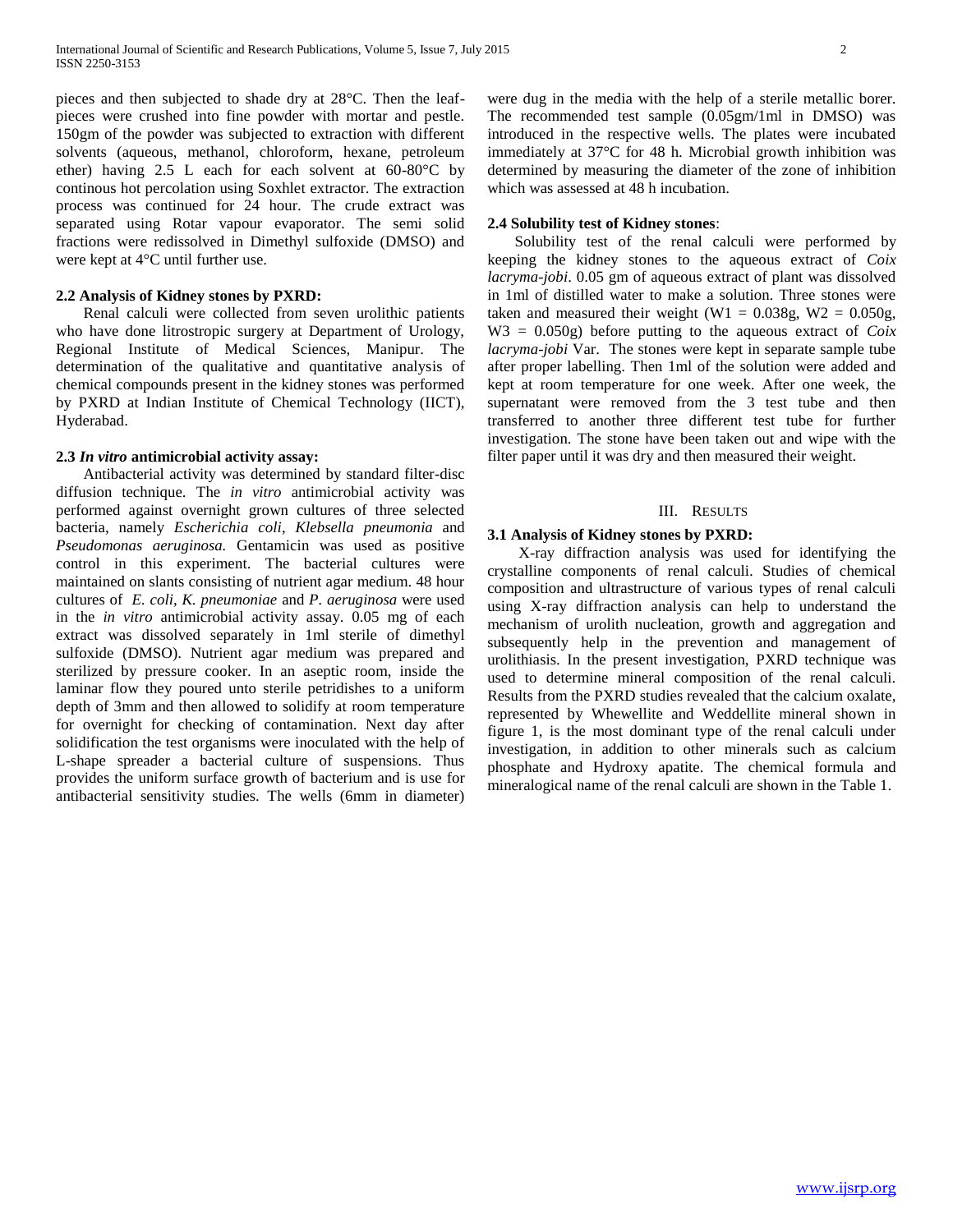

#### **Figure 1: Photograph showing the PXRD data of Whewellite**

| Table1: Chemical formula and mineralogical name of renal calculi |  |
|------------------------------------------------------------------|--|
|------------------------------------------------------------------|--|

| Formula                                            | Mineralogical Name          |
|----------------------------------------------------|-----------------------------|
| $Ca_2CaO4.H2O/CaC2O4.H2O$                          | Whewellite                  |
| $CaC2O4(H2O)2$                                     | Weddellite                  |
| CaHPO <sub>4</sub>                                 | Calcium hydroxide phosphate |
| $Ca_{10}(OH)_{2}(PO_{4})/10CaO.3P_{2}O_{3}.H_{2}O$ | Hydroxy apatite             |
| $Ca_2P_2O_7$                                       | Calcium phosphate           |

#### **3.2** *In vitro* **antimicrobial activity assay:**

 The efficacy of the antibacterial activity of the five different extracts of *Coix lacryma-jobi* (aqueous, methanol, chloroform, hexane and petroleum ether) were tested against *Escherichia coli*, *Klebsella pneumonia* and *Pseudomonas aeruginosa*. The antibacterial activity tested against *Klebsella pneumonia* shows maximum efficiency in the chloroform extract followed by petroleum ether extract, aqueous extract, hexane extract and methanol extract. The antibacterial activity tested against *Klebsella pneumonia* also shows maximum efficiency in the chloroform extract followed by petroleum ether extract, aqueous extract, methanol extract and hexane extract. However the antibacterial activity tested against *E.coli* do not show any

activity i.e. couldn't inhibit the growth of microbe. The antibacterial efficacy of the different extracts of *Coix lacrymajobi* were compared with Gentamicin. The results obtained from the present investigation reveals that the non polar extracts (chloroform and petroleum ether) of *Coix lacryma-jobi* have highest antibacterial efficacy than the polar extracts (aqueous and methanol) of *Coix lacryma-jobi.* The effect of plant extracts of *Coix lacryma-jobi* on *Klebsella pneumonia* and *Pseudomonas aeruginosa* were shown in Figure 2.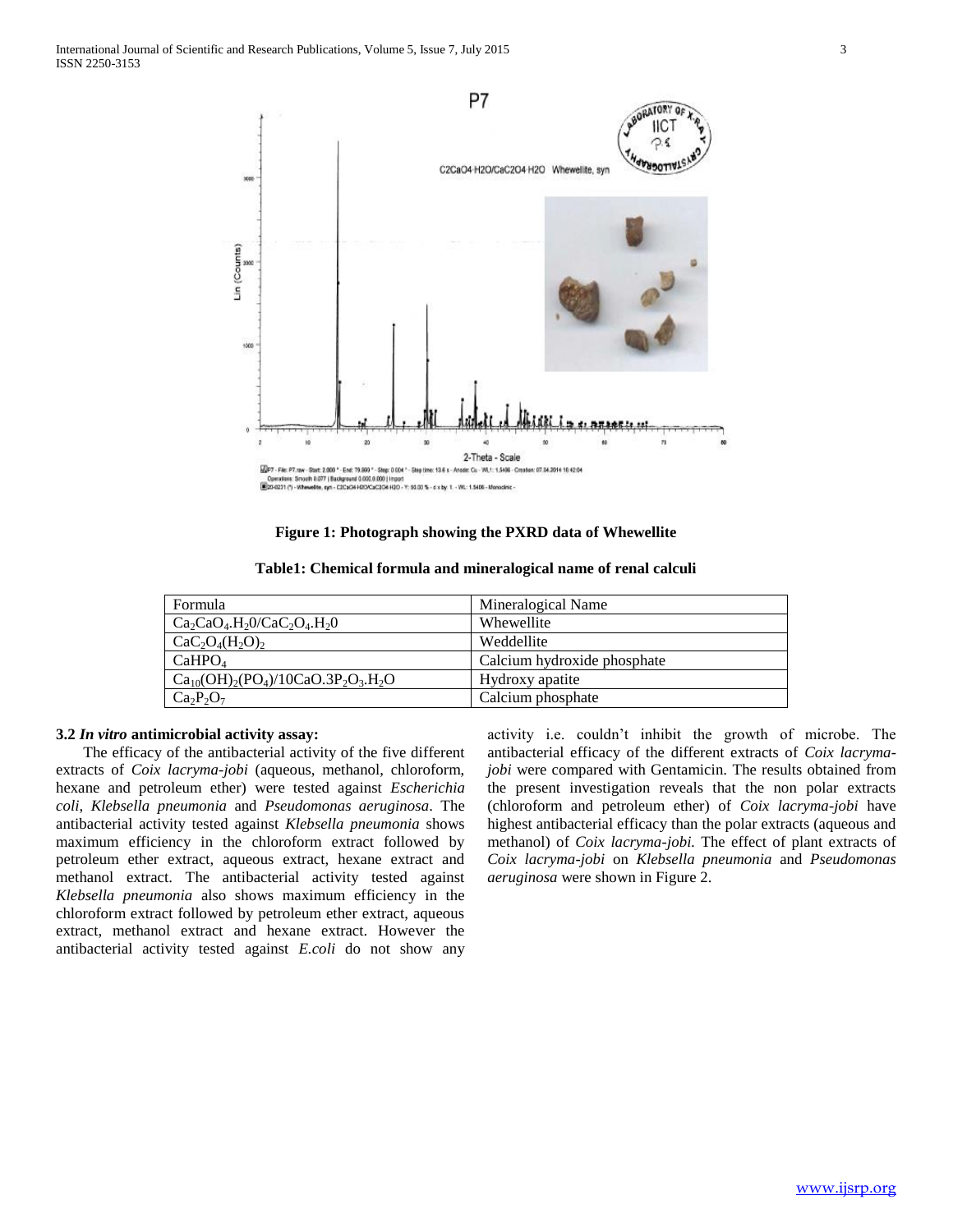

**Figure 2: Effect of plant extracts of** *Coix lacryma-jobi* **on** *Klebsella pneumonia* **and** *Pseudomonas aeruginosa*

# **3.3 Solubility test of renal calculi**:

 The effect of the aqueous extract of *Coix lacryma-jobi* on renal calculi decrystallization activity was investigated. Results from the present study observed a siginificant positive effect on renal calculi decrystallization in almost all the tested samples (Table 2).

#### **Table2: Comparing the weight of renal calculi**

| Weight of renal calculus     | Weight of renal calculus after |
|------------------------------|--------------------------------|
| before putting the aqueous   | putting the aqueous extract of |
| extract of Coix lacryma-jobi | Coix lacryma-jobi              |
| 0.038g                       | 0.036g                         |
| 0.050g                       | 0.048g                         |
| 0,050g                       | 0.036g                         |

#### IV. DISCUSSIONS

 Renal calculi have been recognized as one of the most painful medical disorders. The incidence of renal calculi formation also increased with the years to come. Identification of the chemical constituents of renal calculi is important in the diagnosis and management of urolithiasis. The compositional variability of uroliths has different etiologies and requires various mode of treatment and prophylaxis. The results of the present study shows identification of chemical constituents of renal calculi by PXRD. Results from the PXRD studies revealed that the calcium oxalate, represented by whewellite and weddellite mineral shown in figure 1, is the most dominant type of the renal calculi under investigation,in addition to other minerals such as calcium phosphate and hydroxy apatite. The control of urolithiasis depends on the active biomolecules present in the medicinal plants. This eventually would lead to a break-through in the prevention of urolithiasis and may lead to the discovery of novel bioactive molecules which can be helpful in the management and control of urolithiasis.(13) Thus, this investigation would further open up new avenues to the use of these medicinal plants in drug development for the treatment of urolithiasis.

#### ACKNOWLEDGMENT

 The authors would like to thank the UGC-BSR, New Delhi for providing financial support and to the staff of Regional Institute of Medical Sciences, Imphal for their kind cooperation while carrying out the research work.

#### **REFERENCES**

- [1] Bhatt, P.A., and Paul, P (2008). Analysis of urinary stone constituents using powder X-ray diffraction and FT–IR. Journal of Chemical Sciences 120: 267–273.
- [2] Schneider HJ (1985). Urolithiasis, handbook of urology, 17th edn. Springe, London,  $pp 1-135$ 
	- Worcester, E.M., Coe, F.L (2010). Clinical practice. Calcium kidney stones. New England Journal of Medicine 363:954–63
- [3] Moe, O.W (2006). Kidney stones: pathophysiology and medical management. Lancet 367:333–44
- [4] Coe, F.L., Evan, A., Worcester, E (2005). Kidney stone diseases. Journal of Clinical Investigation 115(10): 2598–2608
- [5] Friedlander, A.M. Braude, A.I (1974). Production of bladder stone by human T microplasmas Nature 247: 67-69
- [6] Griffith, D.P., Musher, D.M., Itin, C (1976). Urease: the primary cause of infection-induced urinary stones. Investigative Urology 13: 346-350
- [7] Chute, R., Suby, H.I (1943). Prevalence and importance of urea splitting bacterial infections of the urinary tract in the formation of calculi. Journal of Urology 44: 590-595.
- [8] Kumar, N., Singh, P., Kumar, S (2006). Physical, X-ray diffraction and scanning electron microscopic studies of uroliths. Indian journal of Biochemistry and Biophysics 43: 226-232
- [9] Akerele, O (1993). Summary of WHO guidelines for the assessment of herbal medicines. Herbalgram 28: 13-19.
- [10] Ishii, R., Yoshikawa, H., Minakata, N.T., Komura, K., Kada, Y (1984). Specificity of bio antimutagens in the plant kingdom. Agricultural and Biological Chemistry 48: 2587-2591.
- [11] Hoyos, L.S., Au, W.W., Heo, M.Y., Morris, D.L., Legator, M.S (1992). Evaluation of the genotoxic effects of a folk medicine, Petiveria alliacea (Anamu). Mutation Research 280: 29–34.